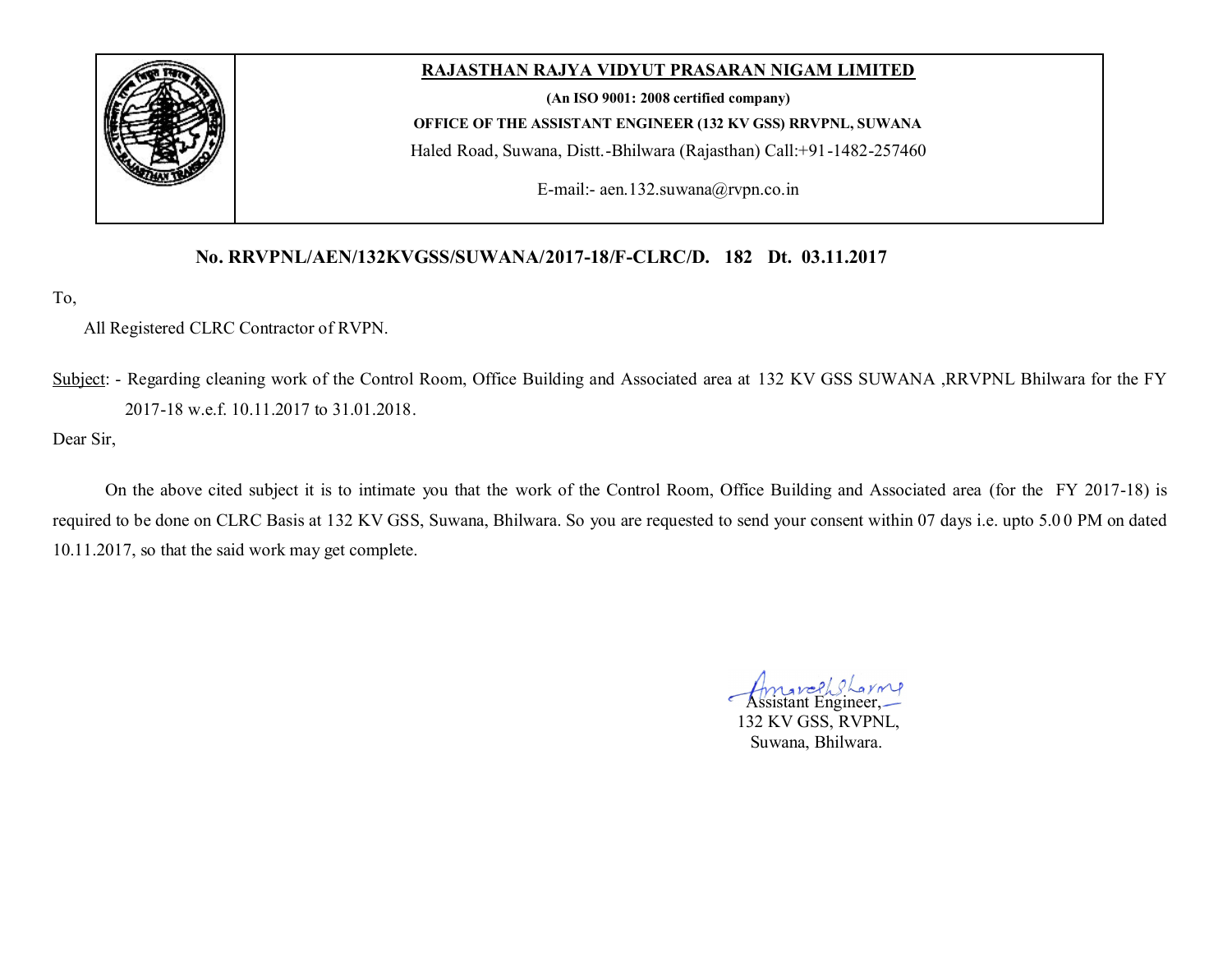# 'G' SCHEDULE

#### NAME OF WORK :- CLEANING WORKS OF CONTROL ROOM & ASSOCIATED AREA AT 132 KV G.S.S. SUWANA for the FY 2017-18.

The base date for the rates given in this schedules is  $01/01/2011$  $1.$ 

| <b>BSR</b><br>No. | <b>Description</b>                                                                                                                                                                                                                                                                                                                                                                                                                                                                                                                                                                                                                                                                                                                                                                                                                                                                                                                                         | <b>Quantity</b><br>in | Rate in<br>(Rupees)  | Unit                           | Frequency          | Amount            | <b>BSR</b><br>above | <b>TOTAL</b><br><b>Amount</b> |
|-------------------|------------------------------------------------------------------------------------------------------------------------------------------------------------------------------------------------------------------------------------------------------------------------------------------------------------------------------------------------------------------------------------------------------------------------------------------------------------------------------------------------------------------------------------------------------------------------------------------------------------------------------------------------------------------------------------------------------------------------------------------------------------------------------------------------------------------------------------------------------------------------------------------------------------------------------------------------------------|-----------------------|----------------------|--------------------------------|--------------------|-------------------|---------------------|-------------------------------|
|                   |                                                                                                                                                                                                                                                                                                                                                                                                                                                                                                                                                                                                                                                                                                                                                                                                                                                                                                                                                            | (Sq.mtr)              |                      |                                |                    |                   |                     |                               |
| 1.0               | सामान्य सफाई कार्य                                                                                                                                                                                                                                                                                                                                                                                                                                                                                                                                                                                                                                                                                                                                                                                                                                                                                                                                         |                       |                      |                                |                    |                   |                     |                               |
| 1.1               | कार्यो का विवरण :—<br>• ग्रिड़ सब स्टेषन परिसर के कार्यालय, नियन्त्रण कक्ष, बरामदों,<br>विश्राम कक्ष,सीढियॉ, पी0एल0सी0सी0 कक्ष, बैटरी कक्ष, विश्राम<br>गृह आदि में झाडू से सफाई करना व फिनायल का पोंछा<br>लगाने का कार्य ।<br>• नियन्त्रण कक्ष समेत सभी कमरों के दरवाजों व खिड़कियों<br>(मय षीषे) आदि की सफाई ।<br>• समस्त षौचालय व मुत्रालय में फिनायल / रसायन का प्रयोग<br>करते हुए सफाई एवं धुलाई का कार्य ।<br>• नियन्त्रण कक्ष व अन्य सभी कक्षों की छत, खिड़की, कोने<br>आदि में लगे जाले आदि की सफाई ।<br>• उपरोक्त परिसर में कूड़ादानों (डस्टबिनों) को खाली<br>करना<br>• समस्त निकाले गए कचरे को ग्रिड सब स्टेषन परिसर से<br>बाहर प्रभारी अधिकारी द्वारा निर्धारित स्थान पर डालना ।<br>नोट $:=$<br>1. सफाई कार्य हेतु झाडू, पोंछे, डस्टर, आवष्यक उपकरण<br>आदि ठेकेदार को स्वयं की लागत पर लाने होंगे ।<br>2. अन्य सफाई का सामान जैसे फिनायल, फिनायल<br>गोली, रसायन आदि विभाग द्वारा देय होंगे ।<br>3. भुगतान फर्श क्षेत्रफल के आधार पर किया जायेगा । | 320.0<br>32.0         | Rs.19.00<br>Rs.19.00 | 100<br>Sq.mtr<br>100<br>Sq.mtr | 82 Days<br>82 Days | 4985.60<br>498.56 | 60%<br>60%          | 7976.96<br>797.70             |
| 1.2               | नियन्त्रण कक्ष से मुख्य द्वार तक सड़क व अन्य सड़कें एवं इनके<br>दोनों ओर छोड़ी गई खाली जगह की झाडू द्वारा सफाई ।<br>समस्त निकाले गए कचरे को ग्रिड़ सब स्टेषन परिसर से बाहर<br>प्रभारी अधिकारी द्वारा निर्धारित स्थान पर डालना । सफाई कार्य<br>हेतु झाडू एवं आवष्यक उपकरण ठेकेदार को स्वयं की लागत पर<br>लाने होंगे ।                                                                                                                                                                                                                                                                                                                                                                                                                                                                                                                                                                                                                                       | 1483.0                | Rs.3.60              | 100<br>Sq.mtr                  | 82 Days            | 4377.98           | 60%                 | 7004.77                       |